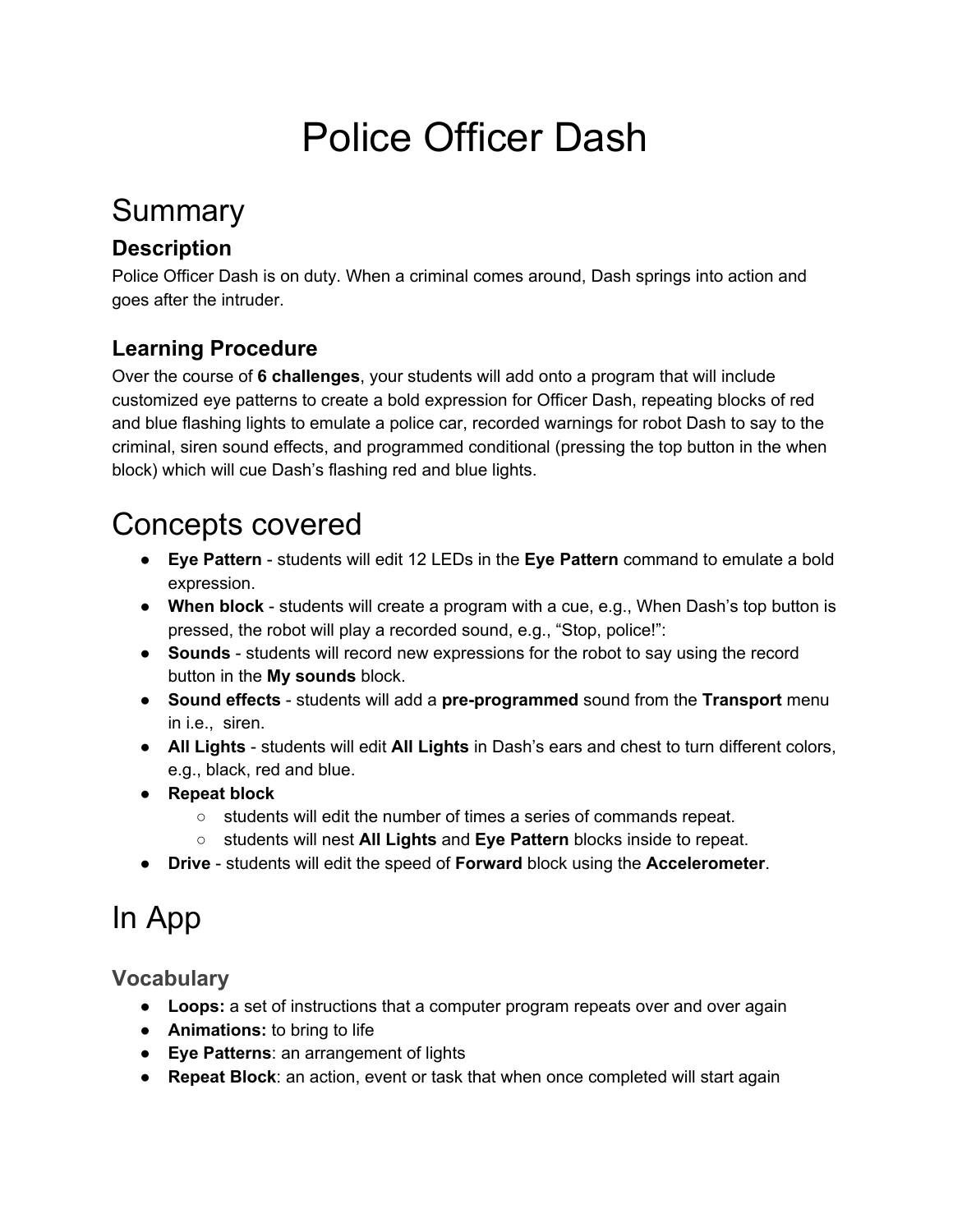### **Reflection Questions**

- 1. What did you find to be the most difficult part of the Police Officer Dash puzzle? What strategy did you use to complete it? (Examples: teamwork, prior knowledge, guess and check)
- 2. Explain how the **Repeat** command can simplify programming?
- 3. What might happen if students A and B create two different "bold expressions" for Officer Dash? How does it affect the program? Try it and see.
- 4. Could we have used the same **Repeat** block with different colored lights? What other color patterns can you create?
- 5. Identify two different ways that we can program sound with Dash. (Answers: pre-programmed, new recordings). When would it be necessary to record new sounds?

## Activity Extensions

### 1. **Police Power**

Is Police Office Dash ready to go after the next criminal who comes along? Try making the flashing light repeat 3 times instead of 2. What other commands can you add to make Dash an even better police officer? Explain how any changes you make to the program improve Police Officer Dash's performance.

Standard: CC MP 1-8

### **2. Red Light Green Light 123**

Officer Dash is a very careful driver. He slows down before a yellow light, stops for a red light and continue driving after the light turns green. **Add to** the Police Officer Dash Puzzle, so that Dash will stop "**when**" something happens. Create three traffic lights out of cardboard and color paper: one yellow, one red and one green in that order. Program Police officer Dash to respond appropriately to each light when cued. Which cues would work best for the red light? Yellow light? Green light? (Hints: button on top of head, sound or distance sensors, clapping) Why? Standard: CC MP 1-8

### **3. Suspicious Suspects**

Tell students that a crime has been committed in Wonderville and there are 2 suspects being held for questioning. Discuss the meaning of the word suspect. Have students work together in small groups to write a brief narrative describing the crime, the victims and the two suspects. Tell students to predetermine the guilty party, but don't tell anyone else who it is. In the "Create New" section of the Blockly App, students will program Officer Dash to interview each suspect, asking one question at a time. Officer Dash will not move onto the next question until the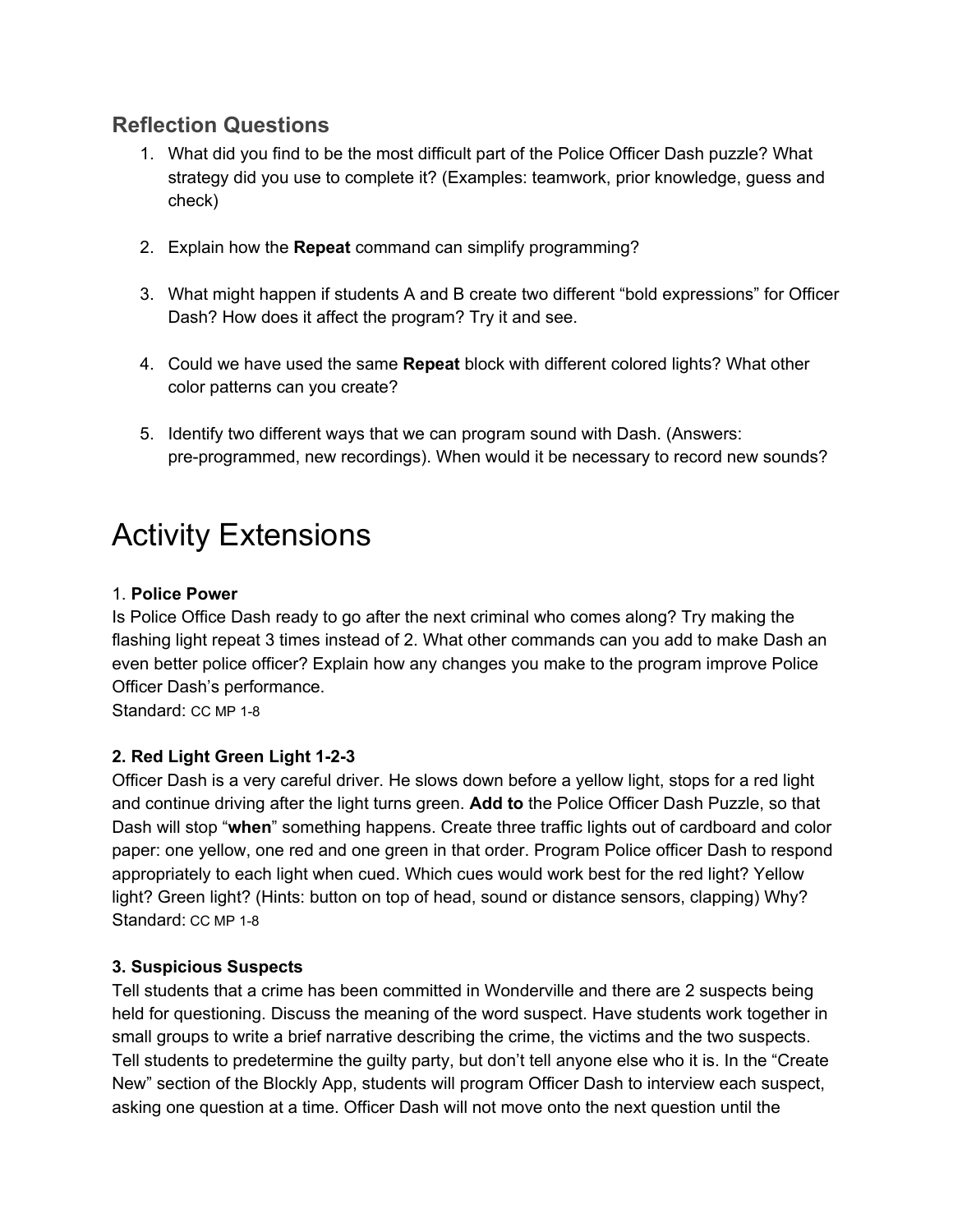suspect has completed his or her answer. Students will need to program a cue for each "**when**" command, so that Dash will know when to ask the next question. Example: When/Top Button Dash will say, "Where were you on the night of April 27th?" Standards: 3[.3.B](http://www.corestandards.org/ELA-Literacy/W/5/3/b/); [4.3.B](http://www.corestandards.org/ELA-Literacy/W/5/3/b/); [5.3.B](http://www.corestandards.org/ELA-Literacy/W/5/3/b/)

### **4. Law Abiding Programmers**

Police officers and citizens must follow the law. Laws are rules that citizens of a community must follow. Create a Google Slideshow with sounds and images about the rules of programming you've learned in the puzzles you've completed so far. *Hint: 1. Sound effects are located in the Sound bank. 2. There are two ways to create a sound: a. selecting a preprogrammed sound from the Sound menu or recording a new sound in the recorder.* The theme of your slideshow must be related to Police Officer Dash and the U.S. law. Insert free images, text and sound effects from the internet.

Standards: [W.1.2](http://www.corestandards.org/ELA-Literacy/W/1/2/); [W.2.2; W.3.2](http://www.corestandards.org/ELA-Literacy/W/3/2/); [W.4.2](http://www.corestandards.org/ELA-Literacy/W/3/2/); [W.5.2.](http://www.corestandards.org/ELA-Literacy/W/5/2/d/)

## Educational Standards

#### **CC Mathematical Practices:**

1, 2, 4, 5, 6, 7, 8

### **CC Math Standards:**

[4.OA.C.5](http://www.corestandards.org/Math/Content/4/OA/C/5/)

#### **CSTA K12 Computer Science Standards**

- CT.L1:303. Understand how to arrange information into useful order
- CT.L1:6-01. Understand and use the basic steps in algorithmic problem-solving.
- CT.L1:6-02. Develop a simple understanding of an algorithm
- CPP.L1.3-04. Construct a set of statements to be acted out to accomplish a simple task.
- CPP.L1:6-05. Construct a program as a set of step-by-step instructions to be acted out.
- CT.L203. Define an algorithm as a sequence of instructions that can be processed by a computer.
- CT.L206. Describe and analyze a sequence of instructions being followed.

#### **NGSS Science and Engineering Practices**

- [K2ETS11 A](http://www.nextgenscience.org/pe/k-2-ets1-1-engineering-design)sk questions, make observations, and gather information about a situation people want to change to define a simple problem that can be solved through the development of a new or improved object or tool.
- 35ETS12 Generate and compare multiple possible solutions to a problem based on how well each is likely to meet the criteria and constraints of a problem. \*Also applies to Activity Extensions

### Solutions

#### **Challenge 1**

Police Officer Dash is standing guard. When a criminal come around, Dash springs into actions and goes after the intruder. Police Office Dash needs a bold expression. Complete the eye pattern.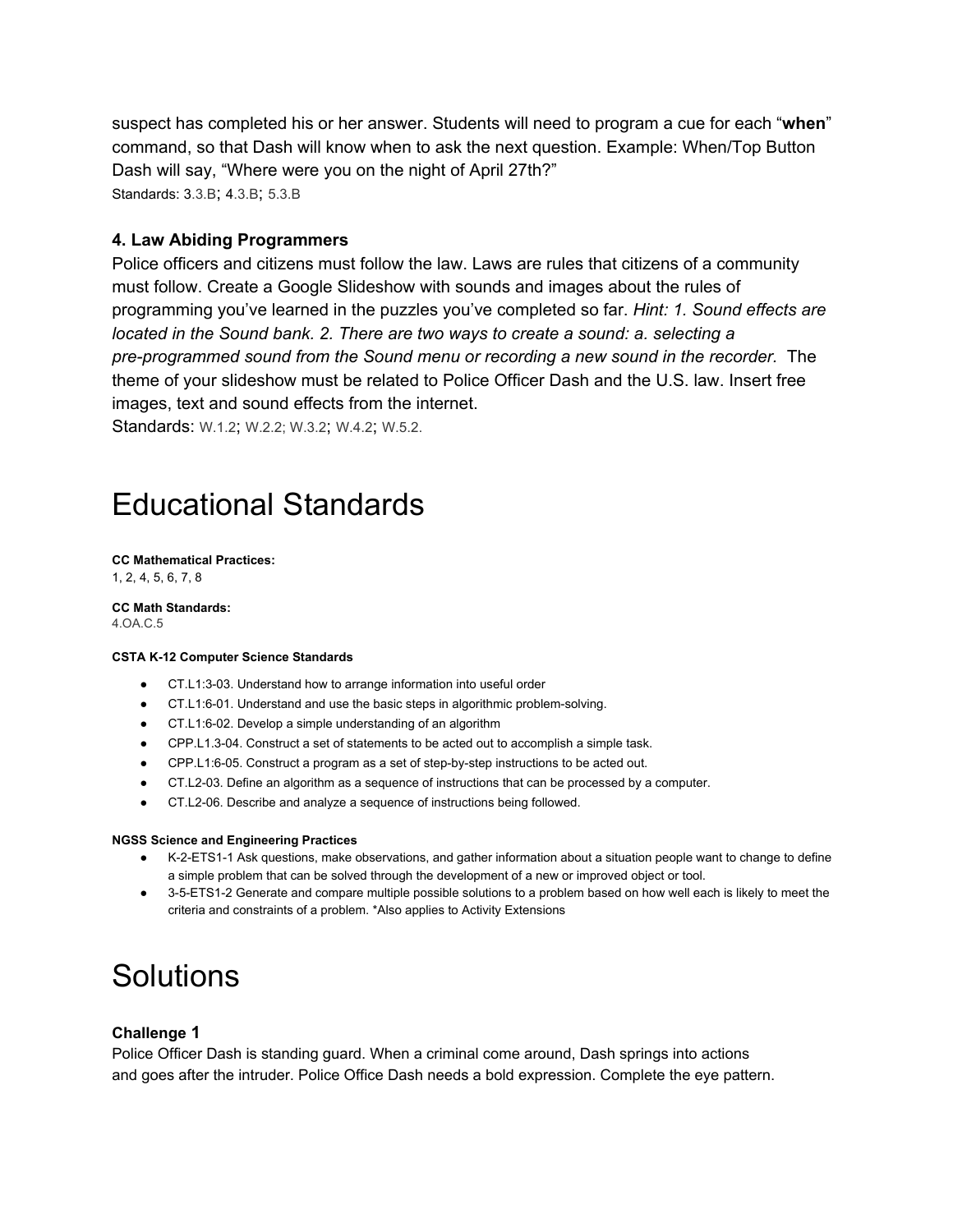

Add a new **When** block to the canvas. After you press Dash's Top Button, you want Dash to say something a police officer might say, like "Halt!" or "Stop, police!"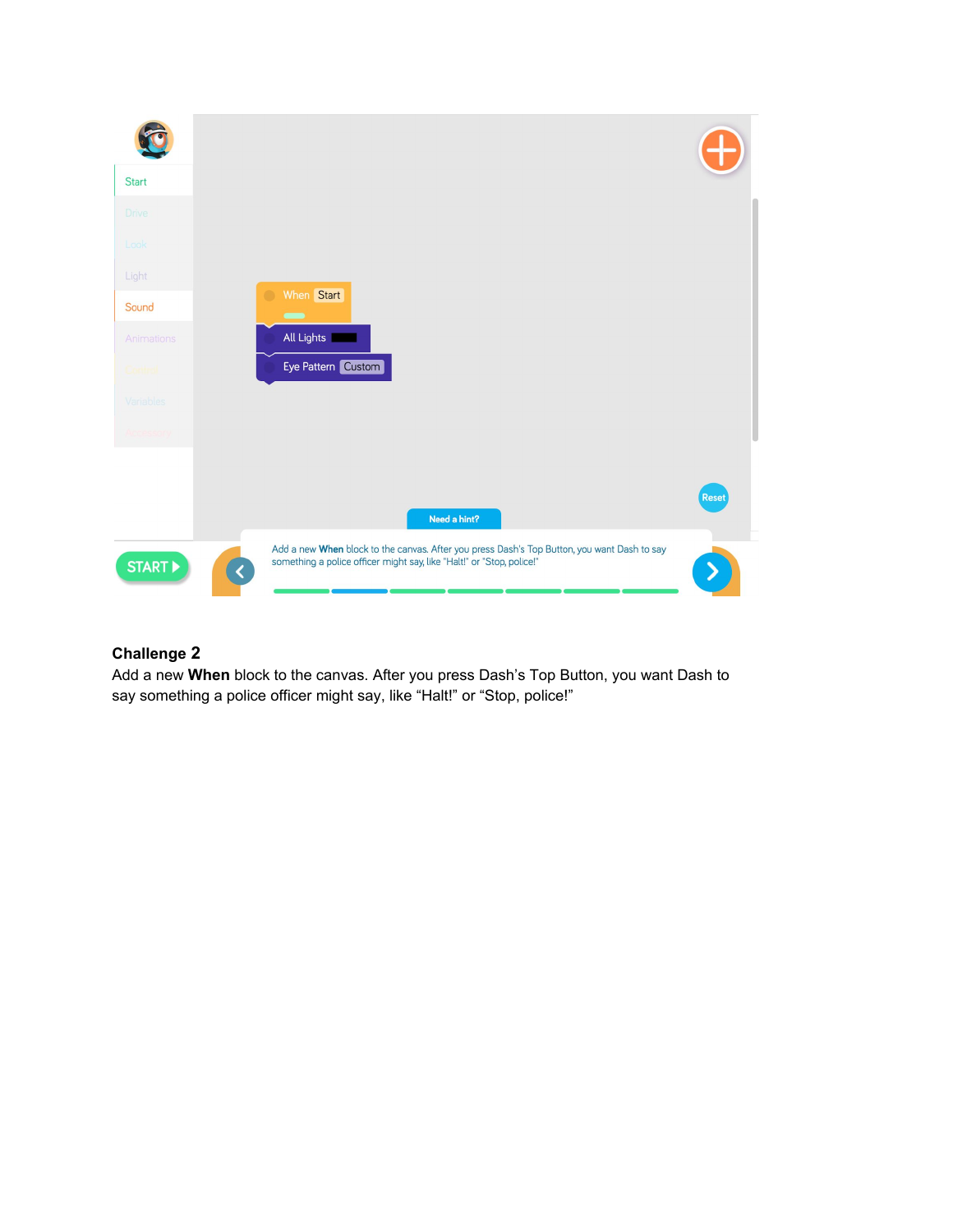

After Dash warns the criminal, Dash's siren should go off. Can you find a siren to **add to the program** for Dash to use?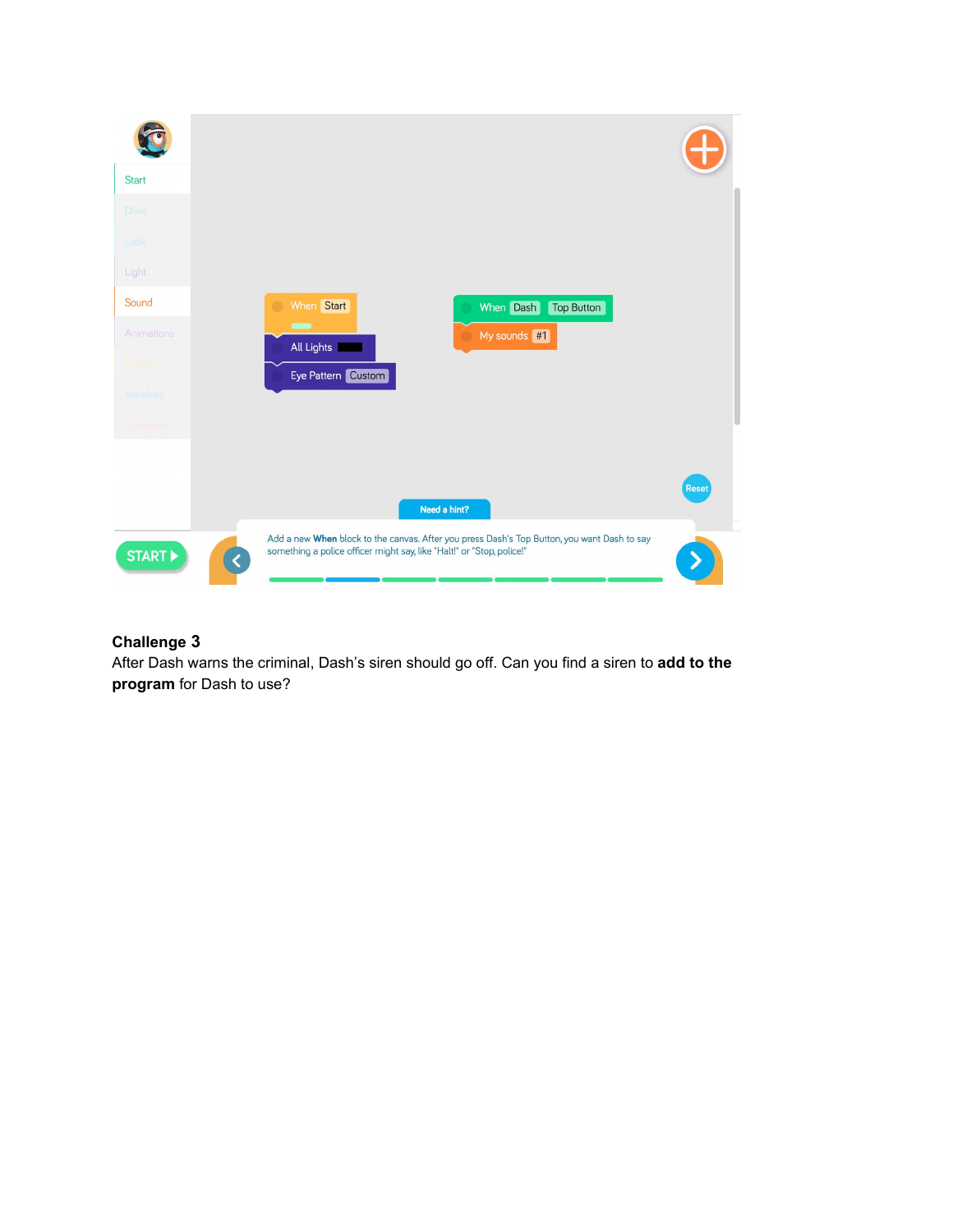

Now for the flashing lights. Rearrange the blocks so the lights flash **red**, the **blue** immediately after the **siren. T**he eye patterns are already set up to change with the colors.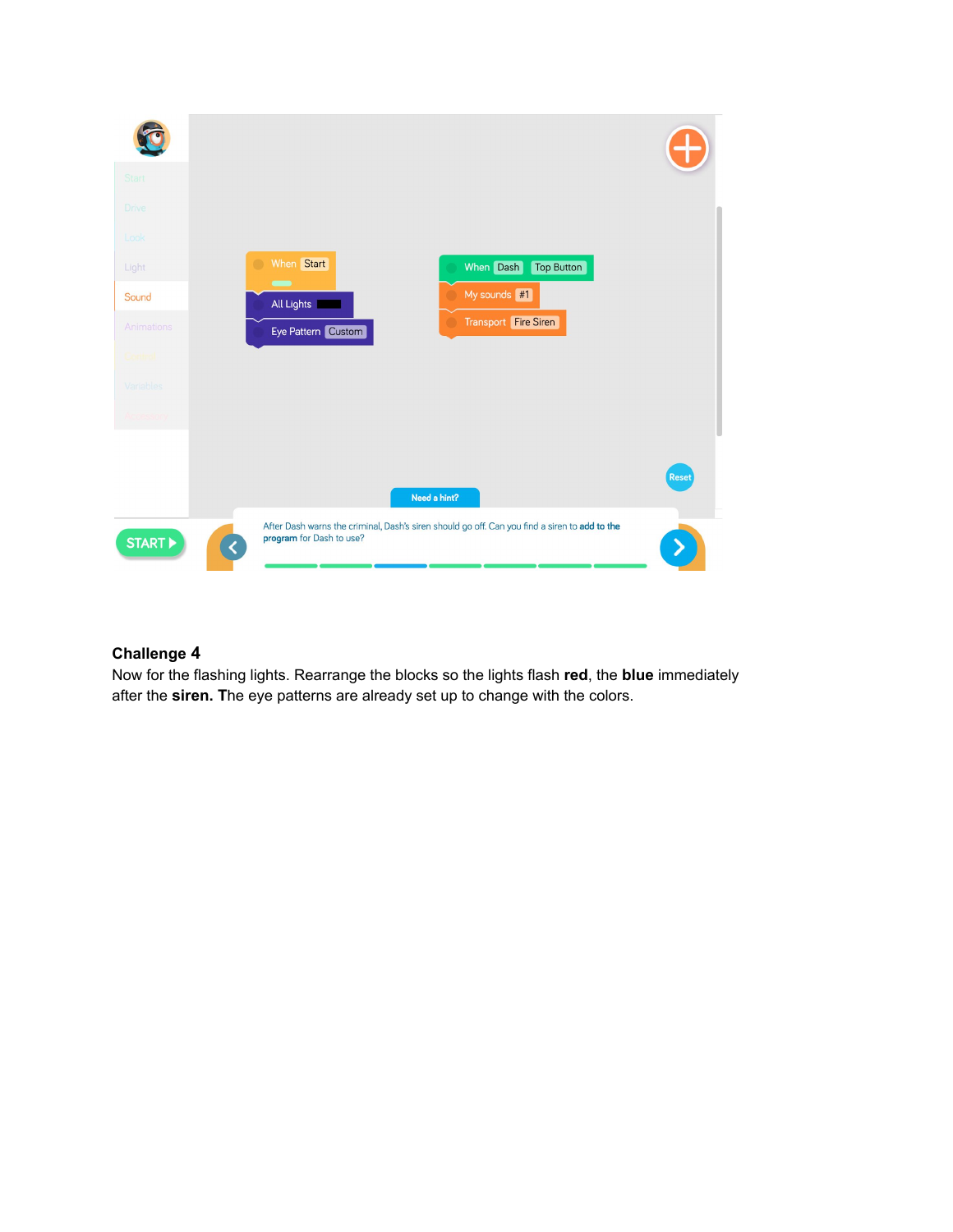| Start                 | When Start<br>$\blacksquare$ | When Dash<br>Top Button                                                                                                                                                             |              |
|-----------------------|------------------------------|-------------------------------------------------------------------------------------------------------------------------------------------------------------------------------------|--------------|
| <b>Drive</b>          | All Lights                   | My sounds #1                                                                                                                                                                        |              |
| Look                  | Eye Pattern Custom           | Transport Fire Siren                                                                                                                                                                |              |
| Light                 |                              | All Lights                                                                                                                                                                          |              |
| Sound                 |                              | All Lights                                                                                                                                                                          |              |
| <b>Animations</b>     |                              | Eye Pattern Custom                                                                                                                                                                  |              |
| Cortinal              |                              | Eye Pattern Custom                                                                                                                                                                  |              |
| Variables             |                              |                                                                                                                                                                                     |              |
| Accessory             |                              |                                                                                                                                                                                     |              |
|                       |                              |                                                                                                                                                                                     |              |
|                       |                              |                                                                                                                                                                                     | <b>Reset</b> |
|                       |                              | Need a hint?                                                                                                                                                                        |              |
| START <sup>&gt;</sup> |                              | Now for the flashing lights. Rearrange the blocks so the lights flash red, then blue immediately<br>after the siren. The eye patterns are already set up to change with the colors. |              |

Can you figure out a way to make the flashing lights and eye patterns **repeat 2 times** by adding a **Repeat** block? You will need to edit the **Repeat** block.

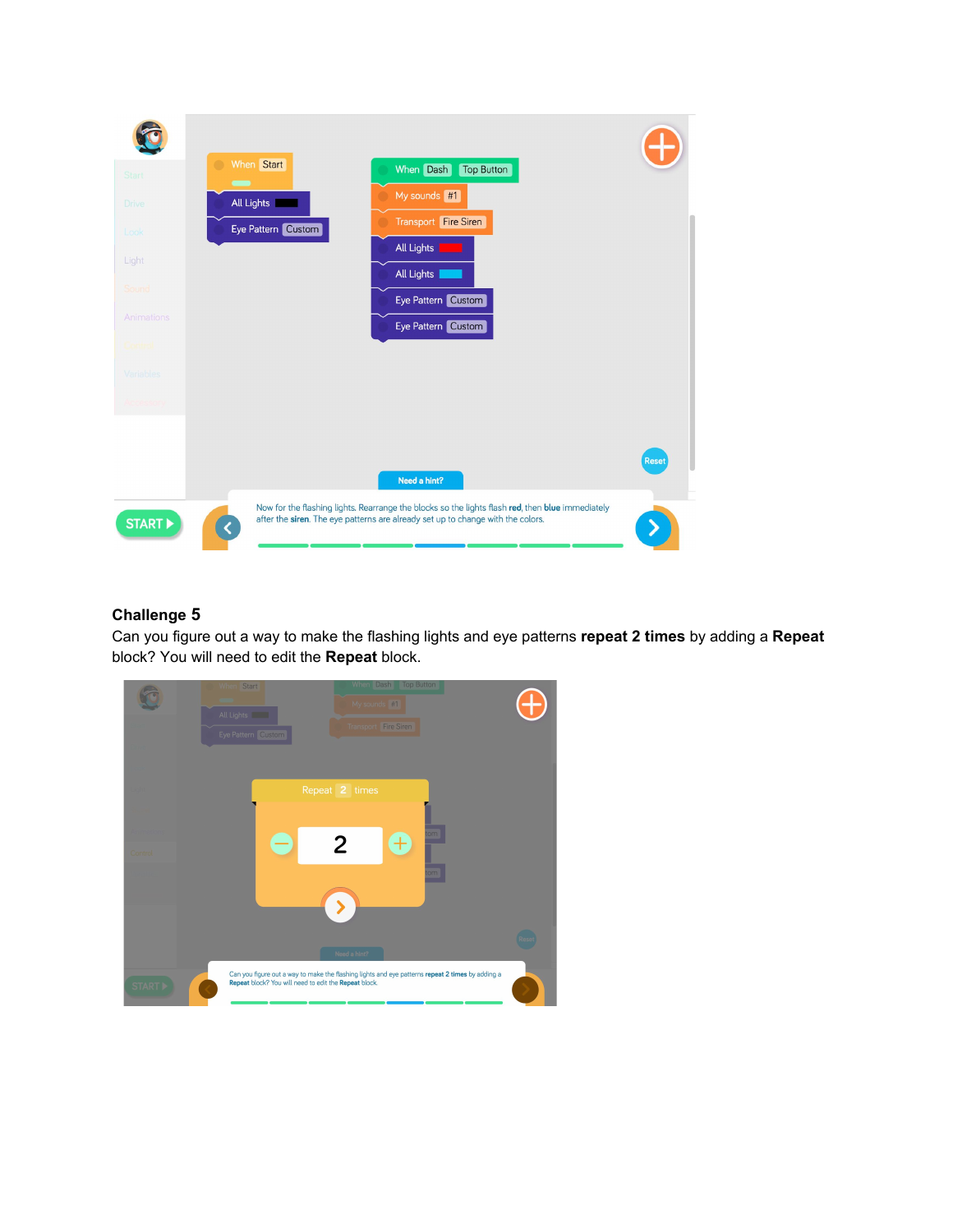

After the **Repeat 2 Times** block, Officer Dash should rush forward quickly to apprehend the criminal. **Add to the program** to make Dash move forward **really fast**.